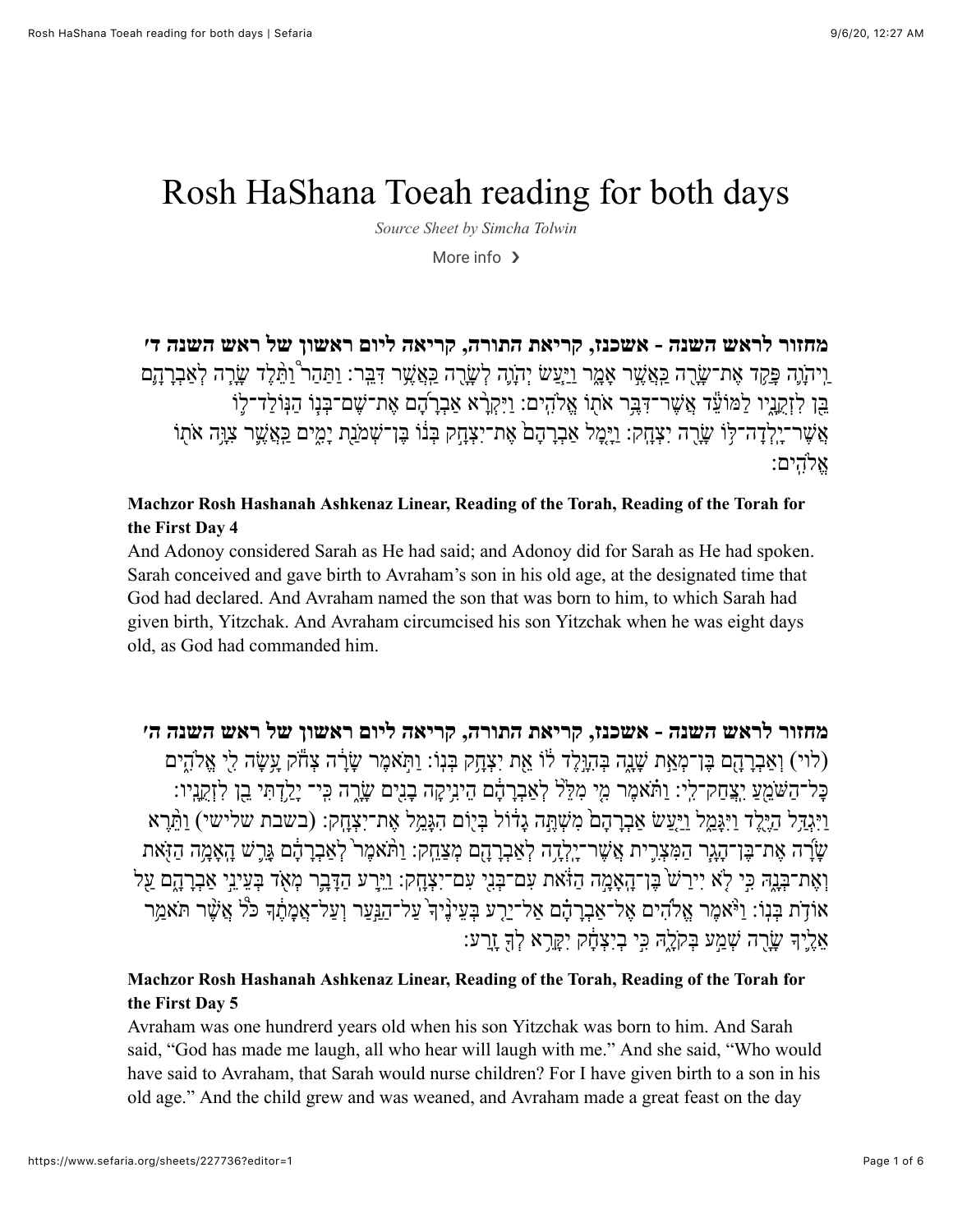that Yitzchak was weaned. And Sarah saw that the son which Hagar, the Mitzrayimian, had born unto Avraham, was mocking.9*According to some, Sarah saw Yishmael commit three of the worst possible sins, adultery, idolatry, and murder. A very different opinion is expressed by Rabbi Shimon bar Yochai who said, "Heaven forbid that such sins would have been committed in Avraham's house." (Yishmael was fourteen years old at the time.) He maintains that Yishmael's mockery consisted of his claiming the premier right of inheritance over Yitzchak.* She said to Avraham, "Drive out this slave woman and her son; for the son of this slave woman will not share the inheritance with my son Yitzchak. But the matter appeared extremely bad in the eyes of Avraham on account of his son.10*It was very difficult for him to drive Yishmael away from his house. Avraham was kind-hearted to all; even more so to his own flesh and blood. Having to drive away his son was the worst thing that every happened to Avraham (Pirkei d'Rabbi Eliezer).* And God said to Avraham, "Do not consider this bad for the boy and for your slave woman; regarding all that Sarah tells you, listen to her, for only through Yitzchak will offspring be called unto you.

## **מחזור לראש השנה - אשכנז, קריאת [התורה](https://www.sefaria.org/Machzor_Rosh_Hashanah_Ashkenaz_Linear,_Reading_of_the_Torah,_Reading_of_the_Torah_for_the_First_Day.6), קריאה ליום ראשון של ראש השנה ו׳**

(שלישי ובשבת רביעי) וְגֵם אֶת־בֶּן־הָאֲמֶה לְגִוֹי אֲשִׂימֵנּוּ כִּי זַרְעֲךָ הִוּא: וַיַּשָׁבֵּם אַבְרָהָם] ּבַּבֹּקֶר וַיִּקַח־לֶחֶם וְהֶמַת מַיִם וַיִּתֵּן אֶל־הָגָר שֶׂם עַל־שִׁכְמֶהּ וְאֶת־הַיֶּלֶד וַיְשַׁלְּחֶהָ וַתֵּלֶד וַחֵּת בְּמִדְבַּר בְּאֵ֣ר שֶׁבַע: וַיִּכְלוּ הַמֵּיִם מִן־הַחֱמֶת וַתַּשְׁלֵךְ אֶת־הַיֶּ֫לֶד תַּחֲח אַתַּד הַשִּׂיחִם: וַתֵּלֶךְ יַוֹתֵּשֶׁב ֹלָהּ מִנֶּּגֶד הַרְחֵק כִּמְטְַחֲוֵי קֶשֶׁת כִּי אָמְרָה אַל־אֶרְאֶה בְּמְוֹת הַיֶּלֶד וַתֲשֶׁב מִנֶּּגֶד וַתִּשָּׂא אֶת־קֹלֶה ַוַּתִּֽבְךָ: וַיִּשְׁמַע אֱלֹהִיםٌ אֶת־קוֹל הַנַּעַרֹּ וַיִּקְרָא מַלְאַׁךָ אֱלֹהָים| אֶל־הָגָר<sup>ו</sup> מִן־הַשַּׁמַ֫יִם וַיִּאמִר לה ַמַּה־לָּךְ הָגֶר אַל־תִּירְאִי כִּי־שָׁמַע אֱלֹהֶים אֶל־קוֹל הַנַּעַר בַּאֲשֶׁר הוּא־שָׁם: (בשבת חמישי) ַקוּמִי שְׂאִי אֶת־הַנַּעַר וְהַחֲזִיִקִי אֶת־יֵדֶךְ בִּוֹ כִּי־לְגוֹי גֲדוֹל אֲשִׂימֶנּוּ: וַיִּפְקָח אֱלֹהִים אֶת־עֵינֶיהָ וַתֵּרָא בְּאֵר מֳיִם וַתֵּלֶדְ וַתְּמַלֵּא אֶת־הַחֵּמָת מַׁיִם וַחַּשְׁקְ אֶת־הַנִּעַר: וַיְהִי אֱלֹהֶים אֶת־הַנַּעַר וַיִּגְדֶל וַיֵּשֶׁב בַּמִּדְבָּר וַיְהָי רֹבֶה קַשָּׁת: וַיֵּשֶׁב בְּמִדְבַּר פָּאָרֶן וַתִּקַּח־לַוֹ אִמֶּוֹ אִשָּׁה מֵאֶרֶץ מִצְרִיִם:

#### **[Machzor Rosh Hashanah Ashkenaz Linear, Reading of the Torah, Reading of the Torah for](https://www.sefaria.org/Machzor_Rosh_Hashanah_Ashkenaz_Linear,_Reading_of_the_Torah,_Reading_of_the_Torah_for_the_First_Day.6) the First Day 6**

And also the son of the slave woman will I make into a nation, for he is your offspring."And Avraham got up early in the morning, took bread and a skin (pouch) of water, gave it to Hagar, placing it on her shoulder with the lad, and sent her away; she went and lost her way in the desert of Beer Sheba. The water in the skin was used up,  $11$ *Although Avraham had given them sufficient food and water to reach their destination, Yishmael contracted an illness, and suffering from fever, he consumed all the water (Rashi).* and she threw the lad under one of the bushes. She went and sat facing him, about the distance of a bowshot away, for she said, "Let me not see the death of the lad"; and she sat facing him and wept in a loud voice. And God heard the voice of the lad,12*According to Targum Yonassan, Hashem had compassion on Yishmael, and heard his voice because of Avraham's merit. Others say that Yishmael also had merit, since he allowed his father to circumcise him when he was a grown lad of thirteen years.* and an angel of God called to Hagar from heaven and said to her, "What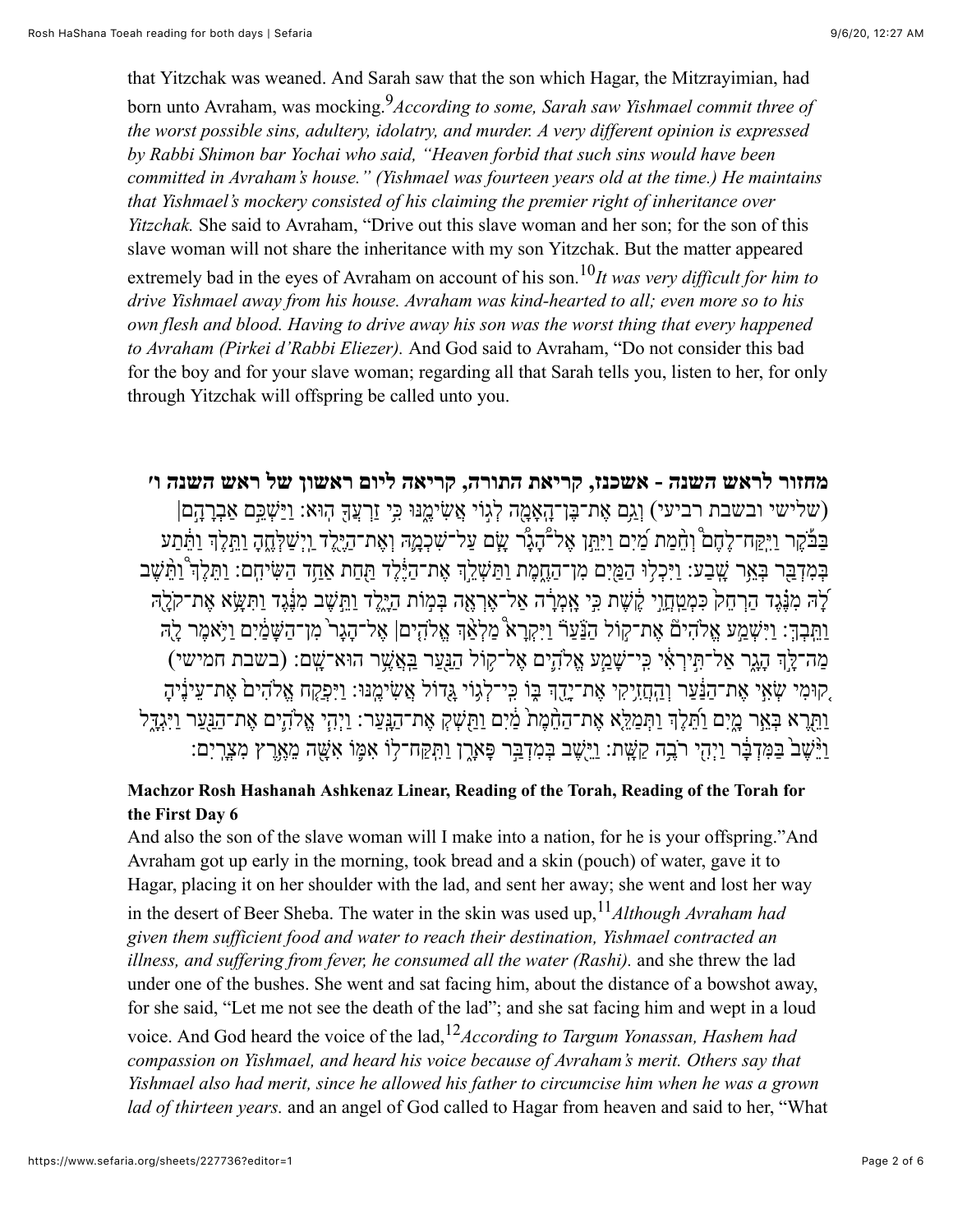is the matter with you, Hagar? Do not fear, for God has heard the voice of the lad in the place where he is."13*As Hashem was about to spare Yishmael, certain angels argued that he did not deserve miraculous intervention because of the following event that was to occur in the future: When Nebuchadnezzar drove the Jews from Yerushalayim to Babylonia, eighty thousand young kohanim, (priests) fled to the Yishmaelites. They said, "We are brothers, all we ask is some water to quench our thirst. The Yishmaelites first gave them generous helpings of salt fish, saying that it was not good to drink on an empty stomach. Since they were nearly starving, they ate the fish, which made them all the more thirsty. When they asked for water, the Yishmaelites gave them skins filled with air. When they took them to their lips, the pressure exploded their stomachs, killing many of them.*

*The angels said, "The descendants of Yishmael are destined to do such a wicked thing to Your children, killing them with thirst. How can You now save Yishmael, since he himself is also wicked? "I know," replied the Almighty, "but I judge a person only according to what he is now, and at this point in time, Yishmael doesn't deserve to die of thirst. See Rashi, Targum Yonassan.* "Arise, lift up the lad, and strengthen your hand over him, for I will make him a great nation." And God opened her eyes and she saw a well of water; and she went and filled the skin with water and gave the lad to drink. And God was with the lad and he grew up; and he settled in the desert and he became an expert archer. He settled in the desert of Paran, and his mother took a wife for him from the land of Mitzrayim.

**מחזור לראש השנה - אשכנז, קריאת [התורה](https://www.sefaria.org/Machzor_Rosh_Hashanah_Ashkenaz_Linear,_Reading_of_the_Torah,_Reading_of_the_Torah_for_the_First_Day.7), קריאה ליום ראשון של ראש השנה ז׳** (רביעי ובשבת ששי) וַיְהִי בֵּעת הַהוֹא ויֹּאמֶר אֲבימֶ֫לֵךְ וּפיכֹל ַשׂר־צָבַאוֹ אֱל־אַבְרָהָם לֹאמֹר אֱלֹהִים עִמְּדָּ בְּכִל אֲשֶׁר־אַתָּה עֹשֵׂה: וְעַתּה הָשָּׁבְעָה לִי בֵאלֹהִים הֵנָּה אִם־תִּשָׁקֹר לִי וּלְנִינִי וּלְנֵכְדֵי כַּחֶסֶד אֲשֶׁר־עָשִׂיתִי עִמְּֽךְ ּתֲעֲשֶׂה עִמָּדִי וְעִם־הָאֲרֶץ אֲשֶׁר־גַּרְתָּה בָּהּ: וַיֹּּאמֶר אַבְרָהָם ָאָנֹכִי אִשָּׁבֵעַ: וְהוֹכִהַ אַבְרָהָם אֶת־אֲבִימֱלֶךְ עַל־אֹדוֹת בְּאֵ֣ר הַמַּ֫יִם אֲשֶׁר גֶּזְלוּ עַבְדֵי אֲבִימֶלֶךְ: ַוַיִּאמֶר אֲבִימֶ֫לֶךְ לְא יָדַ֫עְתִּי מִי עָשָׂה אֶת־הַדָּבָר הַזֶּה וְגַם־אַתָּؔה לְא־הִגִּדְתָּ לְי וַגִם אָנֹכִי לְא ֿשָׁמַעְתִּי בִּלְתִּי הַיְּוֹם: וַיִּקָּח אַבְרָהָם צִֽאו וּבָקָר וַיִּתֵּן לַ<sup>אֲ</sup>בִיטֶקֶ'ּךָ וַיִּכְרְתָוּ שְׁנֵיהֶם בְּרִית:

#### **[Machzor Rosh Hashanah Ashkenaz Linear, Reading of the Torah, Reading of the Torah for](https://www.sefaria.org/Machzor_Rosh_Hashanah_Ashkenaz_Linear,_Reading_of_the_Torah,_Reading_of_the_Torah_for_the_First_Day.7) the First Day 7**

It was at this time that Avimelech and Pichol, his general, spoke to Avraham, saying, "God is with you in all that you do." "And now, swear to me here, by God, that you will not deal falsely with me, with my son or my grandson; according to the kindness that I have done with you, do unto me and to the land in which you have lived a while." And Avraham said, "I will swear." And then Avraham reprimanded Avimelech regarding the well of water that Avimelech's servants had taken by force. And Avimelech said, "I don't know who did this thing, neither did you tell me, and I also heard nothing of it until today." And Avraham took sheep and cattle and gave them to Avimelech, and the two of them made a covenant.

**מחזור לראש השנה - אשכנז, קריאת [התורה](https://www.sefaria.org/Machzor_Rosh_Hashanah_Ashkenaz_Linear,_Reading_of_the_Torah,_Reading_of_the_Torah_for_the_First_Day.8), קריאה ליום ראשון של ראש השנה ח׳**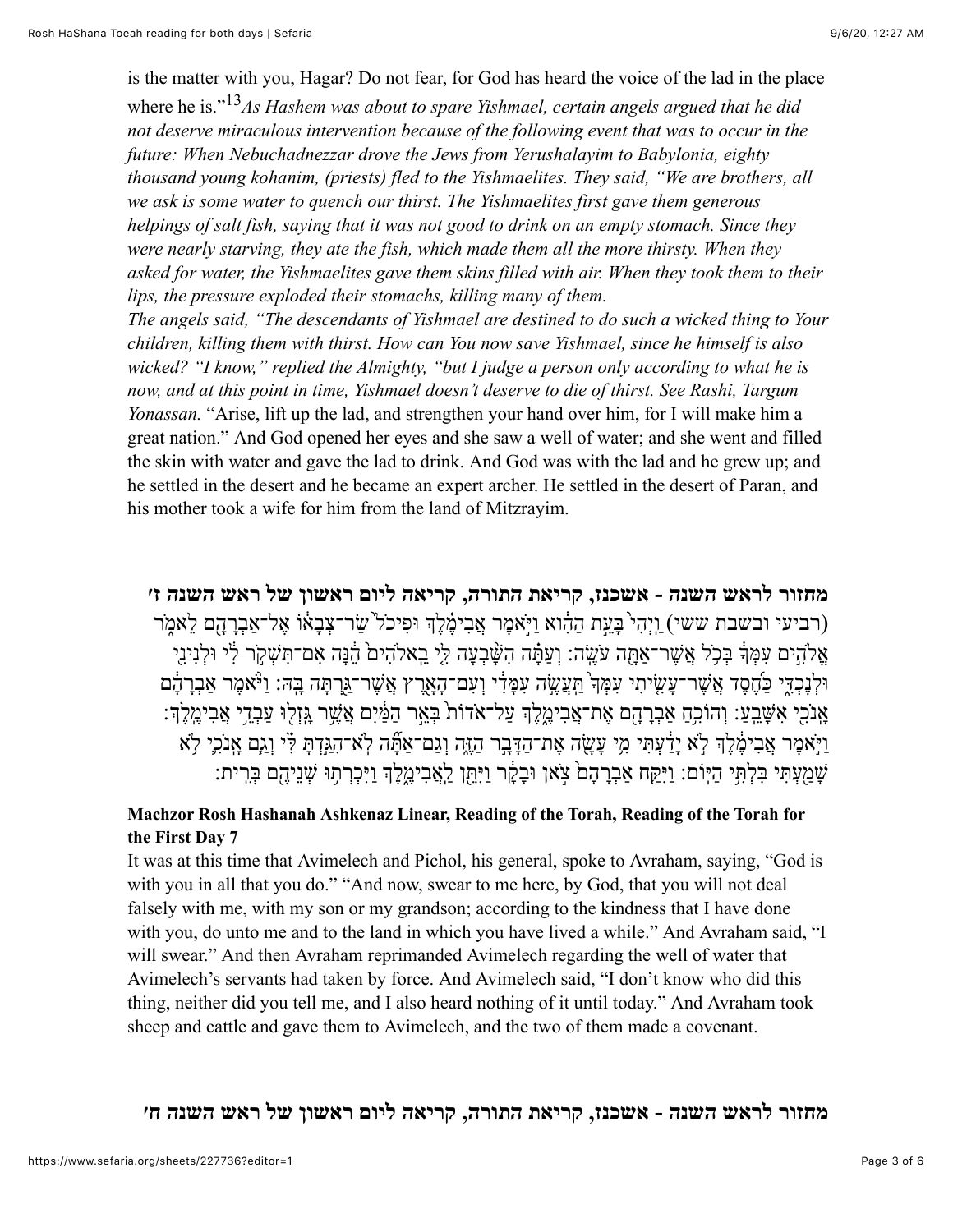(חמישי ובשבת שביעי) וַיַּיֵּצִב אַבְרָהָם אֶת־ שֶׁבַע כִּבְשָׂת הַצִּאן לְבַדְּהֶן: וַיִּאמֶר אֲבִימֶלֶךְ ָאָל־אַבְרָהֶם מֶה הֵ֫נָּה שֶׁבַע כְּבָשׂת הָאֵ֫לֶה אֲשֶׁר הִצַּבְתָּ לְבַדֶּנָה: וַיוֹּאמֶר ְכִּי אֶת־שֶׁבַע כְּבָשׂת תִּקַּח מִיָּדֵי בַּעֲבוּר<sup>י</sup> תִּהְיֶה־לִי לְעֵדָּה כִּי חָפַרְתִּי אֶת־הַבְּאֵֽר הַזְּאת: עַל־כֵּ֫ן קָרֶא לַמָּקוֹם הַהָוּא בְּאֵ֣ר שֶׁבַע ַּבְי ַשָׁם נִשְׁבִּעוּ שִׁנֵיהֵם: וַיִּכְרְתוּ בִרְית בִּבְאֵר שֲבַע וַיַּקֵם אֲבִימֶ֫לֵךְ וּפִיכֹל ְשֲׂר־צִבָאוֹ וַיַּשְׁבוּ ֶאל־ֶ֥אֶרץ ְפּ ִל ְשׁ ִתּֽים: ַויִַּ֥טּע ֵ֖א ֶשׁל ִבּ ְבֵ֣אר ָ֑שׁ ַבע ַו֨יִּ ְקָרא־ ָ֔שׁם ְבּ ֵ֥שׁם יְהָֹ֖וה ֵ֥אל עוָֹלֽם: ַוָיּ֧גָר אַ ְבָרָ֛הם ַבְאֶרֶץ פְּלִשָׁתִּים יַמִים רבִּים:

#### **[Machzor Rosh Hashanah Ashkenaz Linear, Reading of the Torah, Reading of the Torah for](https://www.sefaria.org/Machzor_Rosh_Hashanah_Ashkenaz_Linear,_Reading_of_the_Torah,_Reading_of_the_Torah_for_the_First_Day.8) the First Day 8**

And Avraham set seven ewes of the flock apart, by themselves. And Avimelech said to Avraham, "What is the reason for these seven ewes that you have set apart?" And Avraham said, "these seven ewes, you will accept from me, so that it will be proof for me that I dug this well." Therefore he called that place Beer Sheba, because there, the two of them took an oath. They made a covenant in Beer Sheba; then Avimelech and Pichol, his general, arose

and returned to the land of the Philistines. And Avraham planted an eshel14*According to לְ וִ יָה and) drink (שְׁ תִ יָה ,(food (אַכִ ילָ ה of abbreviation an is אֵ שֶׁ ל word the ,commentaries some (escort), which were part of the generous hospitality provided by Avraham.* tree in Beer Sheba, and there he proclaimed the Name of God, Almighty of the universe. And Avraham lived in the land of the Philistines for many days.

**מחזור לראש השנה - אשכנז, קריאת [התורה](https://www.sefaria.org/Machzor_Rosh_Hashanah_Ashkenaz_Linear,_Reading_of_the_Torah,_Reading_of_the_Torah_for_the_Second_Day.2), קריאה ליום שני של ראש השנה ב׳** ַוְיָהִי אַחַר הַדְּבַרִים הַאֵצְלָה וְהָאֱלֹהֶים נִסַּה אֶת־אַבְרַהֵם וַיִּאמֶר אֲלֵיו אַבְרַהַם וַיִּאמֶר הַנִּנִי: וַיֹּאמֶר קַח־בָּא אֶת־בִּנְךָּ אֶת־יְחִידְךָּ אֲשֶׁר־אָהַבְהָ אֶת־יִצְחָק וְלֶדִ־לְךָ אֶל־אֶרֶץ הַמְּרִיֶּה וְהַצֲלֵהוּ שָׁם לְעַלֶּה עַל אַחָד הֱהַרִּים אֲשֶׁר אַמֶר אַלֵּיִךְ: ויּשָׁכּם אַבְרֹהֶם בּבֹּקֶר וִיּחֲבֹשׁ אֶת־חַמֹּרוֹ ויִקּוּח ָאֶת־שְׁנֵי נְעָרָיו ֹאִתּוֹ וְאֵת יִצְחָק בְּנֶוֹ וַיְבַקַע<sup>ָ</sup> עֲצֵי עַלָּה וַיֵּקָם וַיֵּ֫לֶךְ אֶל־הַמָּקוֹם אֲשֵׁר־אָמַר־לִוֹ האלהים:

#### **[Machzor Rosh Hashanah Ashkenaz Linear, Reading of the Torah, Reading of the Torah for](https://www.sefaria.org/Machzor_Rosh_Hashanah_Ashkenaz_Linear,_Reading_of_the_Torah,_Reading_of_the_Torah_for_the_Second_Day.2) the Second Day 2**

After these events, God tested Avraham and said to him, "Avraham!" and he [Avraham] said, "Here I am." He said, "Please, take your son, your only one, whom you love — Yitzchak and go to the land of Moriah, and bring him up as a burnt-offering on one of the mountains which I will designate to you. Avraham awoke early in the morning, saddled his donkey, and took his two attendants with him. and also his son Yitzchak. He split the wood of the burntoffering, and rose up, and went to the place that God had designated to him.

**מחזור לראש השנה - אשכנז, קריאת [התורה](https://www.sefaria.org/Machzor_Rosh_Hashanah_Ashkenaz_Linear,_Reading_of_the_Torah,_Reading_of_the_Torah_for_the_Second_Day.3), קריאה ליום שני של ראש השנה ג׳** (לוי) בַּיִּוֹם הַשְּׁלִישִׂי וַיִּשָּׂא אַבְרָהָם אֶת־עֵיָנֶיו וַיַּךָא אֶת־הַמָּקוֹם מֵרָחְֹק: וַיֹּּאמֶר אַבְרֹהָם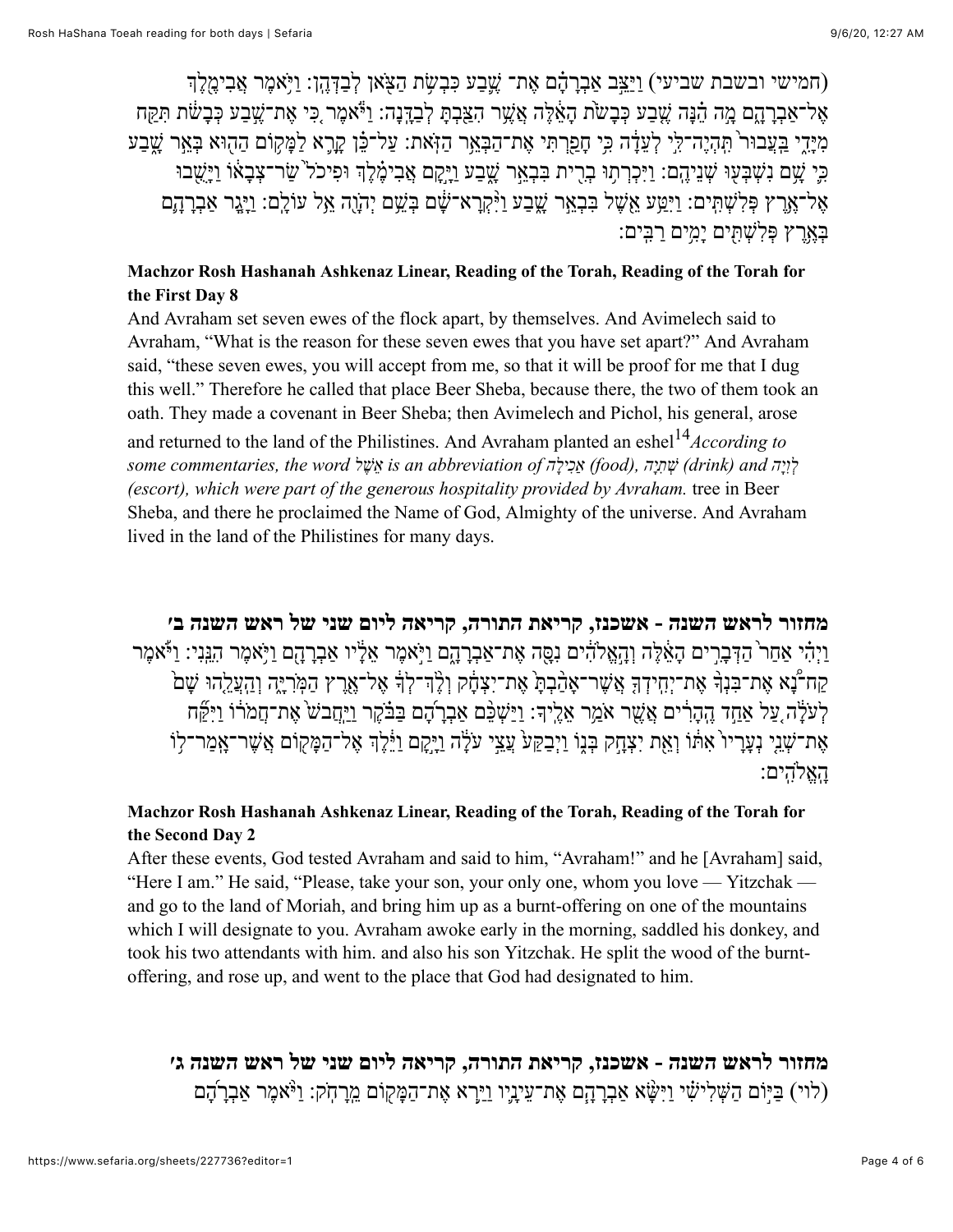ְאֵל־נְעֲרִ֫יוּ שִׁבְוּ־לָבֵֽם פֹּהֹ עָם־הֲחֲמֹוֹר וַאֲנֵי וְהַנֵּ֫עַר נֵקְלָבָה עֲד־כָּה וְנִשְׁתֲחֲוֶה וְנַשִׁוּבָה אֲלֵיבֵם: וַיִּקַּח אַבְרֹהֶם אֶת־עֲצֵי הֲעֹלֵה וַיַּשֶׁם עֲל־יִצְחֱק בְּנוֹ וַיִּקֶח בְּיַדוֹ אֶת־הַאֲשׁ וְאֶת־הַמֵּאֲבֵלֶת וַיֵּלְכְוּ שִׁנֵיהֵם יַחְדָּו: וַיֹּּאמֶר יִצְתָק אֶל־אַבְרָהָם אָבִיו<sup>י</sup> וַיִּאמֶר אָבִ֫י וַיֹּאמֶר הָנֵּנִּי בְנֵי וַיֹּּאמֶר הָגֵּשׁ וְהָעֵצִ֫ים וַאִיּה הַשֵּׂה לְעַלֵה: ו<sup>ַ</sup>ּיֹאמֵר אַבְרַהֶם אֱלֹהים יִרְאֶה־לִּוֹ הַשֵּׂה לְעַלֵה בְּנֵי וִיּלְכְוּ שִׁנִיהֶם יִחֶדֵּו:

#### **[Machzor Rosh Hashanah Ashkenaz Linear, Reading of the Torah, Reading of the Torah for](https://www.sefaria.org/Machzor_Rosh_Hashanah_Ashkenaz_Linear,_Reading_of_the_Torah,_Reading_of_the_Torah_for_the_Second_Day.3) the Second Day 3**

On the third day, Avraham lifted his eyes and saw the place from afar. Avraham said to his attendants. "You stay here with the donkey, and I and the boy will go to that place. We will prostrate ourselves [in worship] and return to you." And Avraham took the wood of the burnt-offering and placed it on his son Yitzchak. In his hand he took the fire and the knife, and they both went together. Yitzchak spoke to Avraham his father and said, "Father," and he said, "Here I am my son." He said, "Here are the fire and the wood but where is the lamb for the burnt-offering?" Avraham said, "God Himself will show the lamb for a burnt offering, my son." And the two of them went together.

# **מחזור לראש השנה - אשכנז, קריאת [התורה](https://www.sefaria.org/Machzor_Rosh_Hashanah_Ashkenaz_Linear,_Reading_of_the_Torah,_Reading_of_the_Torah_for_the_Second_Day.4), קריאה ליום שני של ראש השנה ד׳** (שלישי) וַיַּבֹאוּ אֵל־ הַמֵּקוֹם אֲשֶׁר אַמַר־ לוֹ הַאֱלֹהָים וַיָּבֶן שֵׁם אַבְרַהָם אֵת־הַמִּזְבֶּח וַיִּעֲרֹךְ ָאֶת־הָעֲצִים וַיִּעֲקֹד ֶאֶת־יִצְהֶק בְּנוֹ וַיָּשֶׂם אֹתוֹ עַל־הַמִּזְבֶּׁהַ מִמַּעַל לָעֵצְים: וַיִּשְׁלַח אַבְרָהָם אֶת־יָדוֹ ויִּקְח אֶת־המֵאֱכֵלֶת לִשָּׁחָט אֶת־בִּנְוֹ: ויִּקְרָ֫א אַלָיו מַלְאָדְ יְהֹוָה מן־ הִשֵּׁמִּים ויִּאמֶר אַבְרְהֵם אַבְרַהֵם וַיֹּאמֶר הַנֵּנִי: וַיֹּאמֶר אַל־תִּשָׁלַח יָדָךְ אֶל־הַנַּעַר וְאַל־תַּעֲשׂ לִוֹ מְאִוּמַה כִּי| עַתֲּה יַדַּעִתִּי <sup>ַ</sup> כִּי־יְרֶא אֱלֹהִים ֹאֲתָה וְלָא חָשַׂרְתָּ אֶת־בִּנְךָּ אֶת־יְחִיךְךָּ מִמֶּֽנִּי: וַיִּשָּׂא אַבְרֹדָם אֶת־עֵינָיו וַיַּרְא וְהִנֵּה־אַ֫יִל אַָחַׁר גֶאֱחַז ּבַּסְּבַךְ בְּקַרְנֵיו וַיֵּלֶךְ אַבְרָהָם וַיִּקֵּח אֶת־הָאַ֫יִל וַיַּעֲלֵהוּ לְעֹלֶה תַּחַת בְּנִוֹ: ַוַּיִּקְרָא אַבְרַהֵּם שֵׁם־הַמֵּקוֹם הַהִוּא יִהְוָה| יִרְאֵה אֲשֶׁר יֵאֲמֶר הַיּּוֹם בְּהֵר יִהְוֶה יֵרְאֵה:

#### **[Machzor Rosh Hashanah Ashkenaz Linear, Reading of the Torah, Reading of the Torah for](https://www.sefaria.org/Machzor_Rosh_Hashanah_Ashkenaz_Linear,_Reading_of_the_Torah,_Reading_of_the_Torah_for_the_Second_Day.4) the Second Day 4**

They came to the place that God had designated to him, and Avraham built the altar there and arranged the wood, and bound his son Yitzchak and placed him on the altar on top of the wood. Avraham reached out his hand and took the knife to slaughter his son. An angel of Adonoy called to him from heaven and said, "Avraham! Avraham!" and he said, "Here I am." He [God] said, "Do not harm the boy, nor do anything to him; for now I know that you are one who fears God and have not withheld your son, your only one, from Me." Avraham raised his eyes and beheld a ram after it had been caught in the thicket by its horns; and Avraham went and took the ram, and brought it up as a burnt-offering instead of his son. Avraham called the name of that place, "Adonoy will see"; as it is said [to] this day "On Adonoy's mountain, He will be seen."

### **מחזור לראש השנה - אשכנז, קריאת [התורה](https://www.sefaria.org/Machzor_Rosh_Hashanah_Ashkenaz_Linear,_Reading_of_the_Torah,_Reading_of_the_Torah_for_the_Second_Day.5), קריאה ליום שני של ראש השנה ה׳**